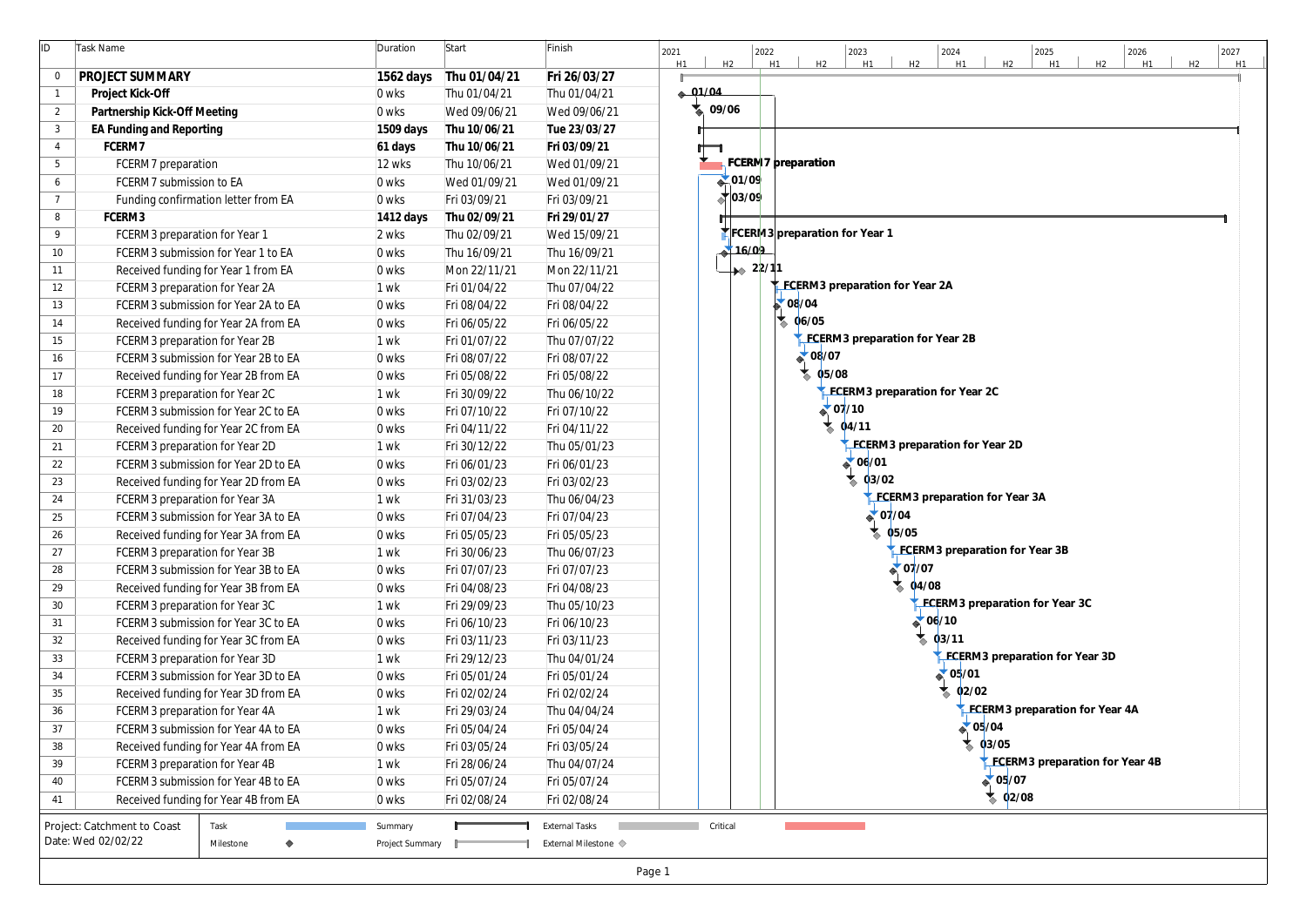| ID | Task Name                                     | Duration        | Start        | Finish                | 2027<br>2022<br>2023<br>2024<br>2025<br>2026<br>2021<br>H2<br>H1<br>H2<br>H1<br>H2<br>H2<br>H1<br>H <sub>2</sub><br>H1<br>H <sub>2</sub><br>H1<br>H1<br>H <sub>1</sub> |
|----|-----------------------------------------------|-----------------|--------------|-----------------------|------------------------------------------------------------------------------------------------------------------------------------------------------------------------|
| 42 | FCERM3 preparation for Year 4C                | 1 wk            | Fri 27/09/24 | Thu 03/10/24          | FCERM3 preparation for Year 4C                                                                                                                                         |
| 43 | FCERM3 submission for Year 4C to EA           | 0 wks           | Fri 04/10/24 | Fri 04/10/24          | 04/10                                                                                                                                                                  |
| 44 | Received funding for Year 4C from EA          | 0 wks           | Fri 01/11/24 | Fri 01/11/24          | 01/11                                                                                                                                                                  |
| 45 | FCERM3 preparation for Year 4D                | 1 wk            | Fri 27/12/24 | Thu 02/01/25          | FCERM3 preparation for Year 4D                                                                                                                                         |
| 46 | FCERM3 submission for Year 4D to EA           | 0 wks           | Fri 03/01/25 | Fri 03/01/25          | 03/01                                                                                                                                                                  |
| 47 | Received funding for Year 4D from EA          | 0 wks           | Fri 31/01/25 | Fri 31/01/25          | 31/01                                                                                                                                                                  |
| 48 | FCERM3 preparation for Year 5A                | 1 wk            | Fri 28/03/25 | Thu 03/04/25          | FCERM3 preparation for Year 5A                                                                                                                                         |
| 49 | FCERM3 submission for Year 5A to EA           | 0 wks           | Fri 04/04/25 | Fri 04/04/25          | $\triangle 04/04$                                                                                                                                                      |
| 50 | Received funding for Year 5A from EA          | 0 wks           | Fri 02/05/25 | Fri 02/05/25          | 02/05                                                                                                                                                                  |
| 51 | FCERM3 preparation for Year 5B                | 1 wk            | Fri 27/06/25 | Thu 03/07/25          | FCERM3 preparation for Year 5                                                                                                                                          |
| 52 | FCERM3 submission for Year 5B to EA           | 0 wks           | Fri 04/07/25 | Fri 04/07/25          | $\triangle$ 04/07                                                                                                                                                      |
| 53 | Received funding for Year 5B from EA          | 0 wks           | Fri 01/08/25 | Fri 01/08/25          | 01/08                                                                                                                                                                  |
| 54 | FCERM3 preparation for Year 5C                | 1 wk            | Fri 26/09/25 | Thu 02/10/25          | FCERM3 preparation for Y                                                                                                                                               |
| 55 | FCERM3 submission for Year 5C to EA           | 0 wks           | Fri 03/10/25 | Fri 03/10/25          | $\triangle$ 03/10                                                                                                                                                      |
| 56 | Received funding for Year 5C from EA          | 0 wks           | Fri 31/10/25 | Fri 31/10/25          | 31/10                                                                                                                                                                  |
| 57 | FCERM3 preparation for Year 5D                | 1 wk            | Fri 26/12/25 | Thu 01/01/26          | FCERM3 preparation f                                                                                                                                                   |
| 58 | FCERM3 submission for Year 5D to EA           | 0 wks           | Fri 02/01/26 | Fri 02/01/26          | $\triangle$ 02/01                                                                                                                                                      |
| 59 | Received funding for Year 5D from EA          | 0 wks           | Fri 30/01/26 | Fri 30/01/26          | 30/01                                                                                                                                                                  |
| 60 | FCERM3 preparation for Year 6A                | 1 wk            | Fri 27/03/26 | Thu 02/04/26          | FCERM3 preparat                                                                                                                                                        |
| 61 | FCERM3 submission for Year 6A to EA           | 0 wks           | Fri 03/04/26 | Fri 03/04/26          | $\triangle$ 03/04                                                                                                                                                      |
| 62 | Received funding for Year 6A from EA          | 0 wks           | Fri 01/05/26 | Fri 01/05/26          | 01/05                                                                                                                                                                  |
| 63 | FCERM3 preparation for Year 6B                | 1 wk            | Fri 26/06/26 | Thu 02/07/26          | <b>FCERM3</b> prep                                                                                                                                                     |
| 64 | FCERM3 submission for Year 6B to EA           | 0 wks           | Fri 03/07/26 | Fri 03/07/26          | $\triangle$ 03/07                                                                                                                                                      |
| 65 | Received funding for Year 6B from EA          | 0 wks           | Fri 31/07/26 | Fri 31/07/26          | 31/07                                                                                                                                                                  |
| 66 | FCERM3 preparation for Year 6C                | 1 wk            | Fri 25/09/26 | Thu 01/10/26          | <b>FCERM3</b>                                                                                                                                                          |
| 67 | FCERM3 submission for Year 6C to EA           | 0 wks           | Fri 02/10/26 | Fri 02/10/26          | $\triangle$ 02/10                                                                                                                                                      |
| 68 | Received funding for Year 6C from EA          | 0 wks           | Thu 08/10/26 | Thu 08/10/26          | $\sum 08/10$                                                                                                                                                           |
| 69 | FCERM3 preparation for Year 6D                | 1 wk            | Fri 25/12/26 | Thu 31/12/26          | $\zeta$ FCEI                                                                                                                                                           |
| 70 | FCERM3 submission for Year 6D to EA           | 0 wks           | Fri 01/01/27 | Fri 01/01/27          | $\triangle$ 01/                                                                                                                                                        |
| 71 | Received funding for Year 6D from EA          | 0 wks           | Fri 29/01/27 | Fri 29/01/27          | $\overline{2}$                                                                                                                                                         |
| 72 | <b>Annual Financial Progress Report</b>       | 1298 days       | Fri 01/04/22 | Tue 23/03/27          |                                                                                                                                                                        |
| 73 | Year 1 Annual financial progress report to EA | 1 wk            | Fri 01/04/22 | Thu 07/04/22          | Year 1 Annual financial progress report to EA                                                                                                                          |
| 74 | Year 2 Annual financial progress report to EA | 1 wk            | Mon 03/04/23 | Fri 07/04/23          | Year 2 Annual financial progress report to EA                                                                                                                          |
| 75 | Year 3 Annual financial progress report to EA | 1 wk            | Mon 01/04/24 | Fri 05/04/24          | Year 3 Annual financial progress report to EA                                                                                                                          |
| 76 | Year 4 Annual financial progress report to EA | 1 wk            | Tue 01/04/25 | Mon 07/04/25          | Year 4 Annual financial progress re                                                                                                                                    |
| 77 | Year 5 Annual financial progress report to EA | 1 wk            | Wed 01/04/26 | Tue 07/04/26          | Year 5 Annual fin                                                                                                                                                      |
| 78 | Year 6 Annual financial progress report to EA | 1 wk            | Wed 17/03/27 | Tue 23/03/27          |                                                                                                                                                                        |
| 79 | <b>Work Processes</b>                         | 1489 days       | Tue 06/07/21 | Fri 19/03/27          |                                                                                                                                                                        |
| 80 | Formalise Project Partnership Plan            | 12 wks          | Tue 06/07/21 | Mon 27/09/21          | Formalise Project Partnership Plan                                                                                                                                     |
| 81 | Develop Communication plan                    | 16 wks          | Tue 28/09/21 | Mon 17/01/22          | Develop Communication plan                                                                                                                                             |
| 82 | Develop Engagement Plan                       | 5 wks           | Tue 18/01/22 | Mon 21/02/22          | Develop Engagement Plan                                                                                                                                                |
| 83 | Review Theory of Change                       | 2 wks           | Tue 18/01/22 | Mon 31/01/22          | <b>Review Theory of Change</b>                                                                                                                                         |
|    | Task<br>Project: Catchment to Coast           | Summary         |              | <b>External Tasks</b> | Critical                                                                                                                                                               |
|    | Date: Wed 02/02/22<br>Milestone               | Project Summary |              | External Milestone <  |                                                                                                                                                                        |

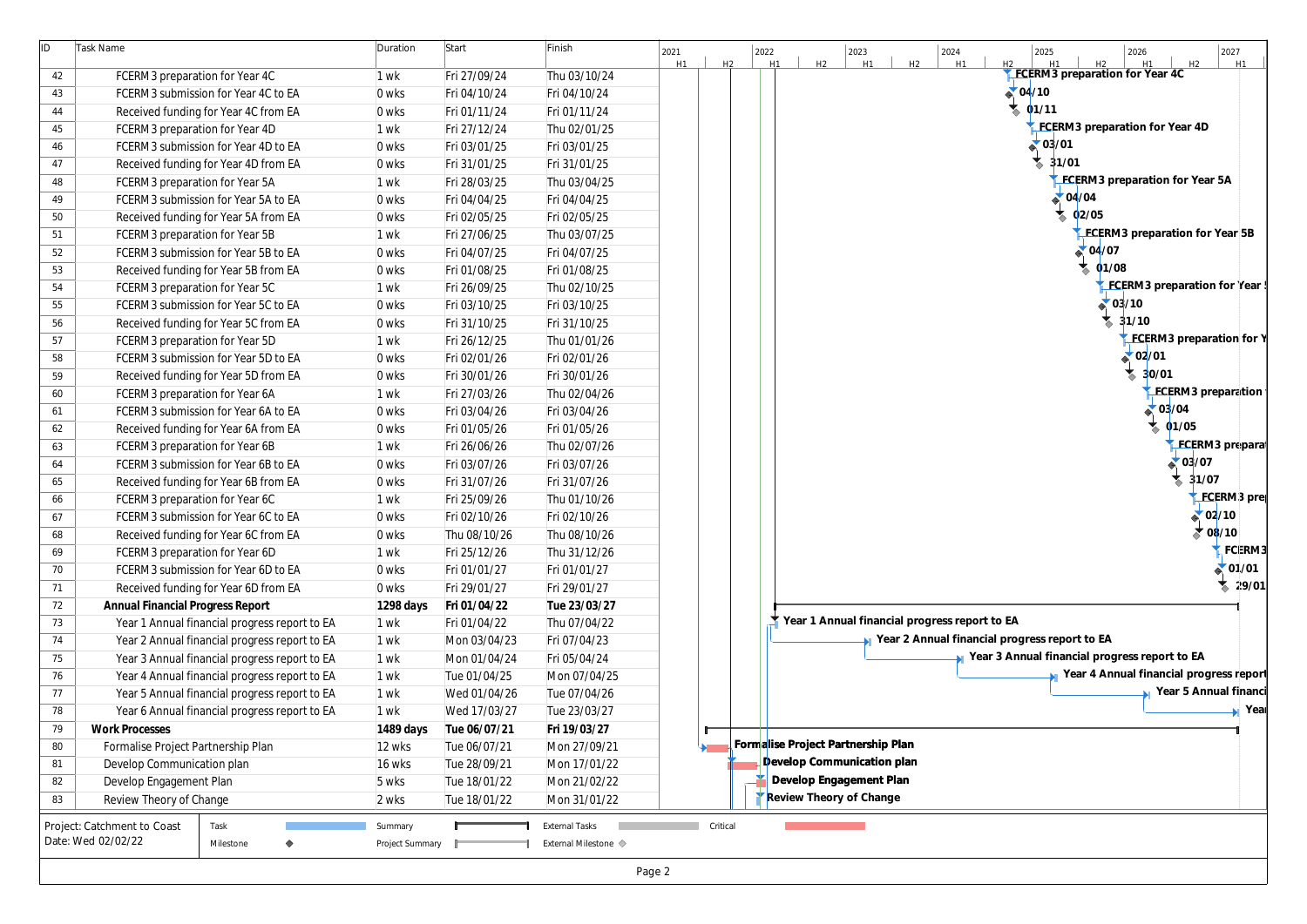| ID. | Task Name                                  | Duration        | Start        | Finish                            | 2027<br>2021<br>2022<br>2024<br>2025<br>2026<br>2023<br>H2<br>H <sub>2</sub><br>H2<br>H1<br>H2<br>H1<br>H1<br>H1<br>H2<br>H1<br>H1<br>H2<br>H1 |
|-----|--------------------------------------------|-----------------|--------------|-----------------------------------|------------------------------------------------------------------------------------------------------------------------------------------------|
| 84  | Website design and delivery                | 4 wks           | Tue 01/02/22 | Mon 28/02/22                      | Website design and delivery                                                                                                                    |
| 85  | OBC Development                            | 79.5 days       | Tue 04/01/22 | Mon 25/04/22                      | ш                                                                                                                                              |
| 86  | Develop OBC summary for cabinet meeting    | 1.8 wks         | Tue 04/01/22 | Fri 14/01/22                      | <b>Develop OBC summary for cabinet meeting</b>                                                                                                 |
| 87  | OBC summary review by SBC                  | 0.6 wks         | Mon 17/01/22 | Wed 19/01/22                      | OBC summary review by SBC                                                                                                                      |
| 88  | SBC cabinet meeting                        | 0 wks           | Thu 20/01/22 | Thu 20/01/22                      | 20/01                                                                                                                                          |
| 89  | Develop Full OBC                           | 5 wks           | Thu 20/01/22 | Wed 23/02/22                      | Develop Full OBC                                                                                                                               |
| 90  | Full OBC Review by SBC                     | 2 wks           | Thu 24/02/22 | Wed 09/03/22                      | Full OBC Review by SBC                                                                                                                         |
| 91  | Full OBC Review by partners                | 2 wks           | Thu 24/02/22 | Wed 09/03/22                      | Full OBC Review by partners                                                                                                                    |
| 92  | Update of Full OBC                         | 2.5 wks         | Thu 10/03/22 | Mon 28/03/22                      | Update of Full OBC                                                                                                                             |
| 93  | Issue Full OBC to EA                       | 0 wks           | Mon 28/03/22 | Mon 28/03/22                      | 28/03                                                                                                                                          |
| 94  | Full OBC review by EA                      | 4 wks           | Mon 28/03/22 | Mon 25/04/22                      | Full OBC review by EA                                                                                                                          |
| 95  | WP1 - Partnership and Collaboration        | 1420 days       | Mon 11/10/21 | Fri 19/03/27                      |                                                                                                                                                |
| 96  | MoU preparation and sign off               | 14 wks          | Mon 11/10/21 | Fri 14/01/22                      | MdU preparation and sign off                                                                                                                   |
| 97  | Annual Progress Report Year 1              | 2 wks           | Fri 01/04/22 | Thu 14/04/22                      | Annual Progress Report Year 1                                                                                                                  |
| 98  | Annual Progress Report Year 2              | 2 wks           | Mon 03/04/23 | Fri 14/04/23                      | Annual Progress Report Year 2                                                                                                                  |
| 99  | Annual Progress Report Year 3              | 2 wks           | Mon 01/04/24 | Fri 12/04/24                      | Annual Progress Report Year 3                                                                                                                  |
| 100 | Annual Progress Report Year 4              | 2 wks           | Mon 07/04/25 | Fri 18/04/25                      | Annual Progress Report Year 4                                                                                                                  |
| 101 | Annual Progress Report Year 5              | 2 wks           | Mon 06/04/26 | Fri 17/04/26                      | Annual Progress                                                                                                                                |
| 102 | Annual Progress Report Year 6              | 2 wks           | Mon 08/03/27 | Fri 19/03/27                      |                                                                                                                                                |
| 103 | WP2 - Desk based Study                     | 35 days         | Mon 04/04/22 | Mon 23/05/22                      | m                                                                                                                                              |
| 104 | Request data from Partners                 | 4 wks           | Mon 04/04/22 | Mon 02/05/22                      | k Request data from Partners                                                                                                                   |
| 105 | Data assessment and gap analysis           | 3 wks           | Mon 02/05/22 | Mon 23/05/22                      | Data assessment and gap analysis                                                                                                               |
| 106 | WP3 - Asset condition surveys              | 80 days         | Mon 11/04/22 | Mon 01/08/22                      |                                                                                                                                                |
| 107 | Review any available condition assessments | 8 wks           | Mon 11/04/22 | Mon 06/06/22                      | $\mathbb{R}$ Review any available condition assessments                                                                                        |
| 108 | Undertake any condition assessments        | 8 wks           | Mon 06/06/22 | Mon 01/08/22                      | Undertake any condition assessments                                                                                                            |
| 109 | WP4 - Ground investigations                | 160 days        | Mon 01/08/22 | Mon 13/03/23                      |                                                                                                                                                |
| 110 | Produce specifications for GI works        | 8 wks           | Mon 01/08/22 | Mon 26/09/22                      | Produce specifications for GI works                                                                                                            |
| 111 | SBC to procure GI surveys                  | 12 wks          | Mon 26/09/22 | Mon 19/12/22                      | SBC to procure GI surveys                                                                                                                      |
| 112 | GI analysis and reporting                  | 12 wks          | Mon 19/12/22 | Mon 13/03/23                      | GI analysis and reporting                                                                                                                      |
| 113 | WP5 - Modelling                            | 140 days        | Mon 11/04/22 | Mon 24/10/22                      |                                                                                                                                                |
| 114 | Fluvial modelling                          | 100 days        | Mon 11/04/22 | Mon 29/08/22                      |                                                                                                                                                |
| 115 | Develop catchment modelling plan           | 8 wks           | Mon 11/04/22 | Mon 06/06/22                      | $\blacktriangleright$ Develop catchment modelling plan                                                                                         |
| 116 | Develop BAU model                          | 4 wks           | Mon 06/06/22 | Mon 04/07/22                      | Develop BAU model                                                                                                                              |
| 117 | Develop Do Something model                 | 4 wks           | Mon 04/07/22 | Mon 01/08/22                      | Develop Do Something model                                                                                                                     |
| 118 | Reporting of fluvial modelling             | 4 wks           | Mon 01/08/22 | Mon 29/08/22                      | Reporting of fluvial modelling                                                                                                                 |
| 119 | Coastal modelling                          | 140 days        | Mon 11/04/22 | Mon 24/10/22                      |                                                                                                                                                |
| 120 | Develop coastal modelling plan             | 4 wks           | Mon 11/04/22 | Mon 09/05/22                      | Develop coastal modelling plan                                                                                                                 |
| 121 | Update existing coastal model              | 8 wks           | Mon 09/05/22 | Mon 04/07/22                      | Jupdate existing coastal model                                                                                                                 |
| 122 | <b>BAU</b> scenarios                       | 4 wks           | Mon 04/07/22 | Mon 01/08/22                      | <b>BAU</b> scenarios                                                                                                                           |
| 123 | Do Something scenarios                     | 4 wks           | Mon 01/08/22 | Mon 29/08/22                      | Do Something scenarios                                                                                                                         |
| 124 | X Beach modelling for erosion assessment   | 4 wks           | Mon 29/08/22 | Mon 26/09/22                      | X Beach modelling for erosion assessment                                                                                                       |
| 125 | Particle tracking modelling for landfills  | 4 wks           | Mon 26/09/22 | Mon 24/10/22                      | Particle tracking modelling for landfills                                                                                                      |
|     | Project: Catchment to Coast<br>Task        | Summary         |              | <b>External Tasks</b>             | Critical                                                                                                                                       |
|     | Date: Wed 02/02/22<br>Milestone            | Project Summary |              | External Milestone $\diamondsuit$ |                                                                                                                                                |
|     |                                            |                 |              |                                   | Page 3                                                                                                                                         |